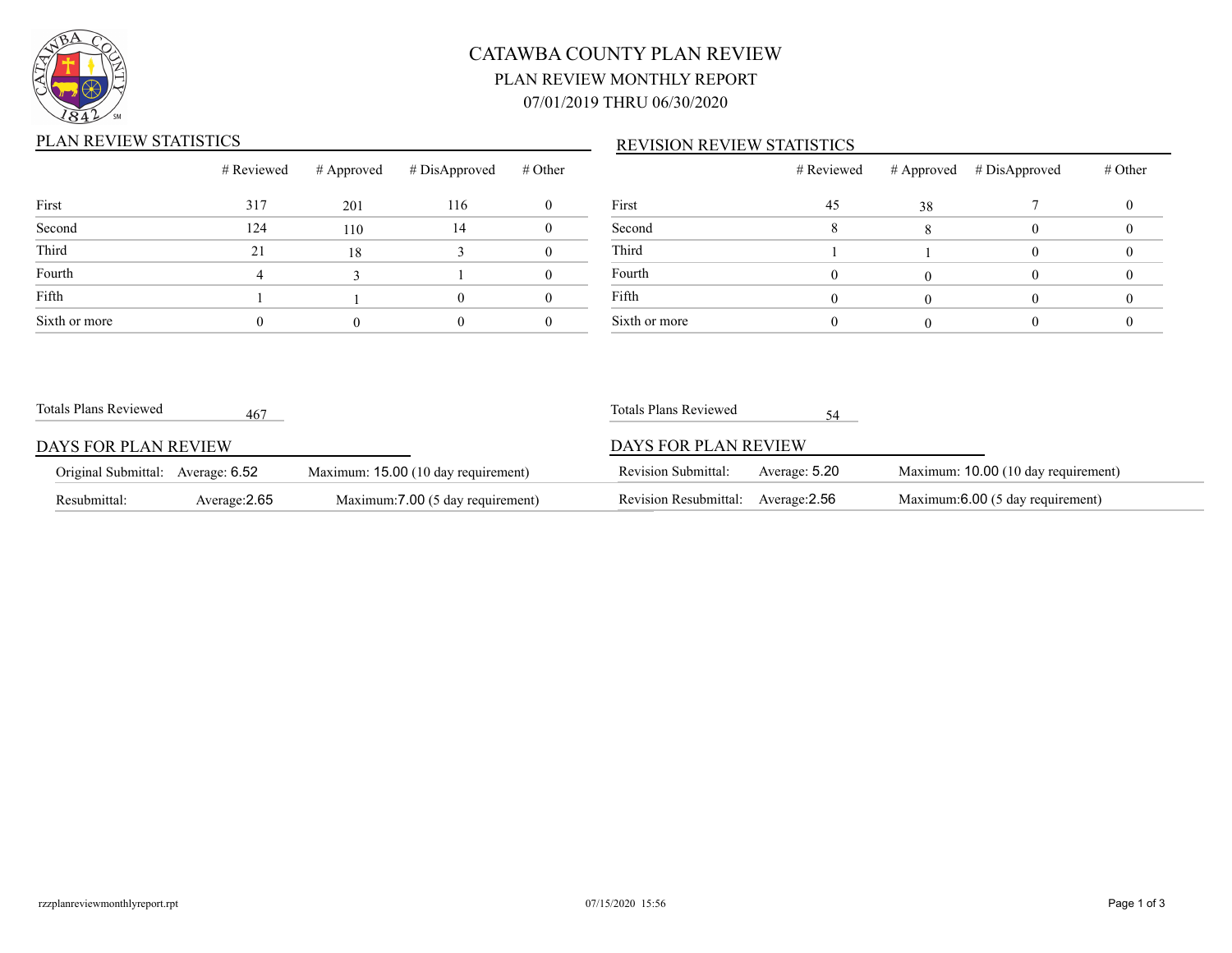

# CATAWBA COUNTY PLAN REVIEW PLAN REVIEW MONTHLY REPORT 07/01/2019 THRU 06/30/2020

#### TOWNHOME REVIEW STATISTICS

|               |  | $#$ Reviewed $#$ Approved $#$ DisApproved | # Other |
|---------------|--|-------------------------------------------|---------|
| First         |  |                                           |         |
| Second        |  |                                           |         |
| Third         |  |                                           |         |
| Fourth        |  |                                           |         |
| Fifth         |  |                                           |         |
| Sixth or more |  |                                           |         |

Totals Plans Reviewed

### DAYS FOR PLAN REVIEW

| Submittal:   | Average: 4.25 | Maximum: 7.00 (10 day requirement) |
|--------------|---------------|------------------------------------|
| Resubmittal: | Average: 2.00 | Maximum: 2.00 (5 day requirement)  |

5

#### PLAN REVIEW RELATED INSPECTIONS

| <b>Total Number of Inspections:</b> |     |      |      |      |     |              | 199    |
|-------------------------------------|-----|------|------|------|-----|--------------|--------|
| <b>TEMPORARY EVENT</b>              | .h  |      |      |      |     |              |        |
| <b>SAFETY</b>                       | 147 |      |      |      |     |              | 147    |
| ALE                                 | 47  |      |      |      |     |              | 47     |
|                                     |     | BLD. | ELE. | MECH | PLM | <b>OTHER</b> | TOTAL. |

#### PLAN REVIEW RELATED INSPECTIONS BY INSPECTOR

|                                     |     | BLD |   | ELE MECH PLM OTHER TOTAL SAFETY |     |     |
|-------------------------------------|-----|-----|---|---------------------------------|-----|-----|
| Craig Taylor                        | 24  |     |   |                                 | 24  | 24  |
| Damon White                         | 5   |     |   |                                 |     |     |
| David Smith                         | 170 |     | 0 |                                 | 170 | 170 |
| <b>Total Number of Inspections:</b> |     |     |   |                                 | 199 | 199 |